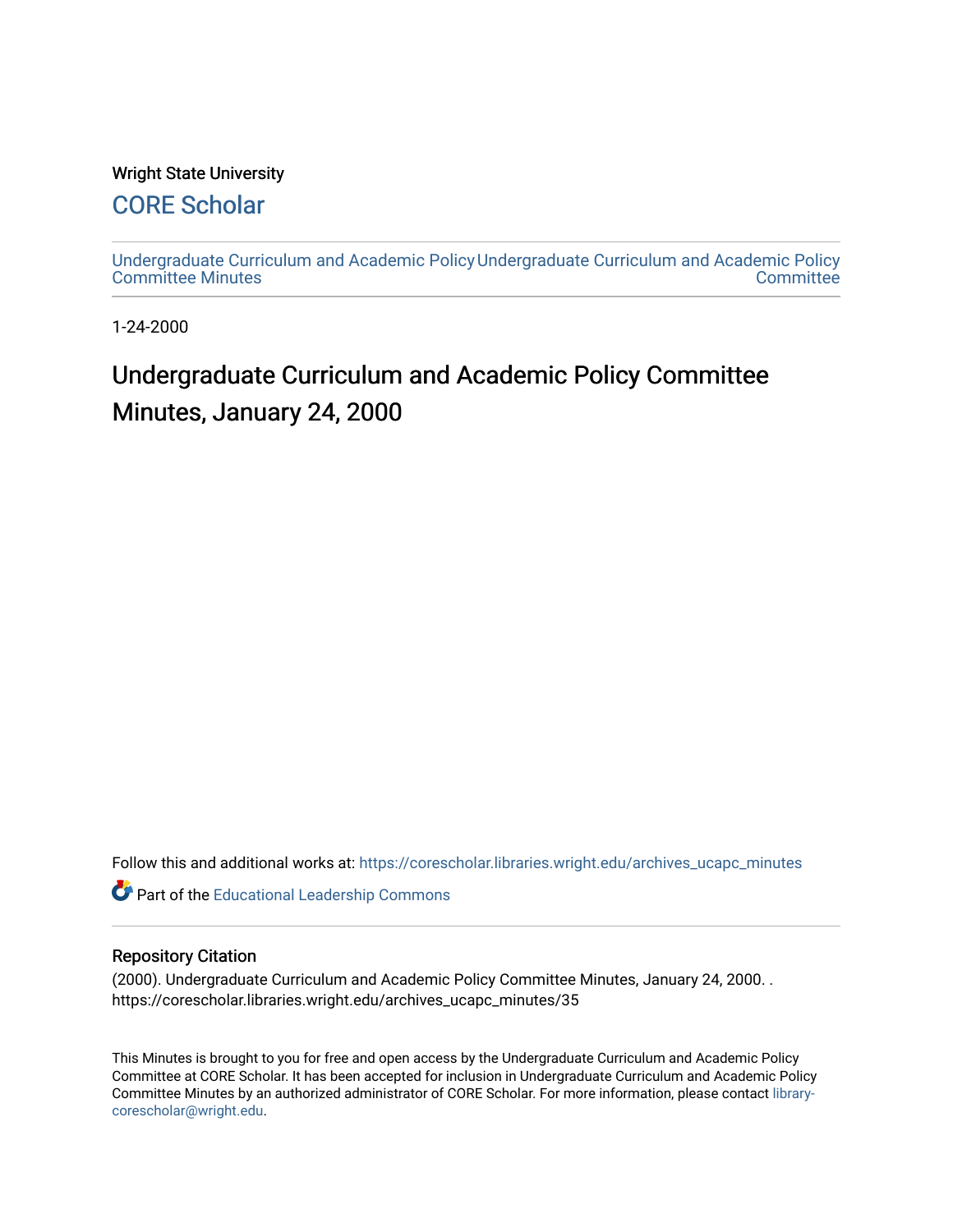# **Undergraduate Curriculum and Academic Policy Committee**

## **Minutes of January 24, 2000 Meeting**

**Present:** Carol Holdcraft, Beth Basista, Prabhaker Mateti, Richard Mercer, Mark Sirkin, Tom Sav, Roy Vice, Patricia Renick, Jeanne Fraker (University College), Joe Law (WAC), Paul Griffin (guest), Joe Coleman (guest), Manley Perkel (guest), Christine Weber (guest), Tim Donofrio (Registrar's Office), Beth Wirick (student rep.), Jan Maxwell (library)

**Minutes:** Minutes of December 6, 1999 were approved as distributed.

### **Course Inventory Requests/Course Modification Requests:**

COLA: The following were approved: AFS 200, AFS 300, AFS 400, AFS 401.

CECS: The following was approved: ME 316

### **New Programs/Program Changes:**

COLA: B.A. African and African American Studies: The committee welcomed Paul R. Griffin, Professor of African and American Religious History and Joe Coleman, Associate Professor of Management Science who attended to reply to questions about the proposal. They clarified the admission GPA of 2.5. They indicated that in the future, additional courses may be developed to fulfill the 59 credits of departmental requirements to allow for more choices and flexibility for students. An additional recommended elective course from the History department will be added. Advisors and faculty in the department will work closely with students to plan their programs from the recommended electives. The proposal planners will come up with a title for the AFS 300 course that clearly describes the course and is appropriate for the student record. Following discussion, the committee voted to accept the proposal. It will be forwarded to Faculty Senate with a recommendation of approval.

### **Old Business:**

COLA Math proposal: Interim Mathematics Placement Exam Procedures: Manley Perkel, chair of Mathematics and Statistics was present to discuss the interim procedures for Mathematics Placement. He shared with the committee that a committee in the department is in the process of determining a new math placement exam which will be a standardized test, probably computerized. He shared the interim procedures but said it was too early to determine the impact of those procedures. He emphasized the department's willingness to work with other colleges about any further concerns regarding math placement. This resolution of the COLA concerns will serve as the end of their original proposal on this committee's old business.